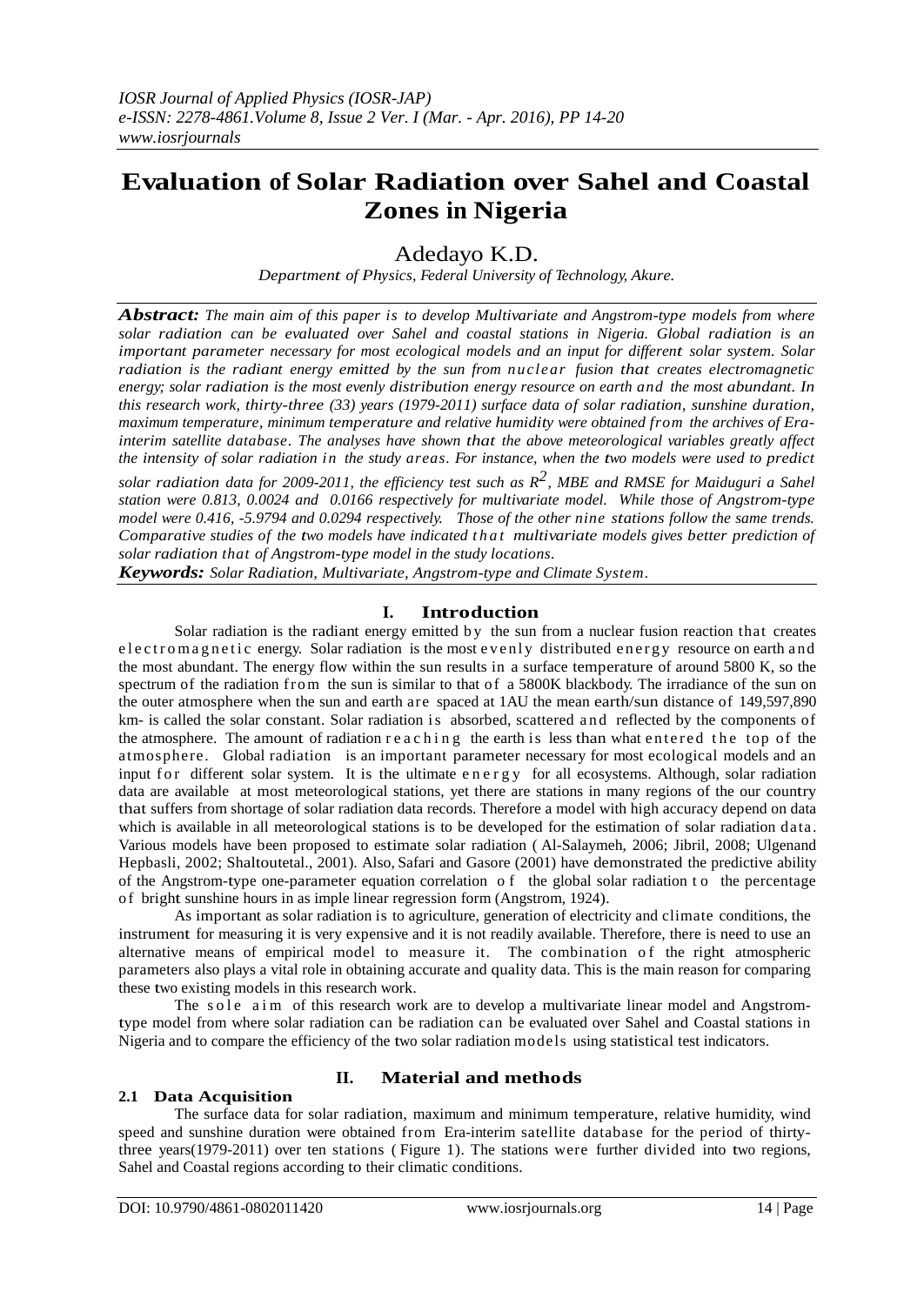#### **2.2 Model Development**

The multivariate and Angstrom-type model of the forms (Equation1and2) were developed using thirty years (1979-2008) data of global solar radiation, sunshine hour, cloud cover, maximum temperature, minimum temperature, relative humidity for ten stations over Nigeria:

$$
\frac{H}{H_o} = \beta_o + \beta_1 \frac{n}{N} + \beta_2 \frac{c}{C} + \beta_3 T_{\text{max}} + \beta_4 T_{\text{min}} + \beta_5 RH
$$

where H=global solar radiation, Ho= extraterrestrial radiation, fractional sunshine duration, fractional cloud cover,  $T_{\text{max}}$  = maximum temperature in kelvin,  $T_{\text{min}}$  = minimum temperature in kelvin, RH = relative humidity. The constants  $\beta_i$  are parameter estimates (where i = 0, 1, 2, 3, 4 and 5) to be determined by least square method. The extraterrestrial radiation (H<sub>O</sub>) was calculated from the equations shown below according to Angstrom (1924):

$$
H_o = \frac{24 \times 60}{\pi} I_{sc} E_o(\omega_s \sin \varphi \sin \delta + \cos \varphi \cos \delta \sin \omega_s)
$$

 $R_a$  = extraterrestrial radiation [MJm<sup>-2</sup>day<sup>-1</sup>], I<sub>SC</sub>=solar constant, E<sub>0</sub> =inverse relative distance Earth-Sun, $\omega_s$  =sunset hour angle[rad], j=latitude [rad], $\delta$ =solar declination [rad].

The inverse relative distance Earth-Sun,  $E_0$ , and the solar declination,  $\delta$ , are given by:

$$
E_o = 1 + 0.033 \cos \left( \frac{2\pi}{365} J \right)
$$

where J is the number of the day in the year between 1 (1January) and 365 or 366 (31December). The angle of solar declination is given as:

$$
\delta = 0.409 \sin \left( \frac{2\pi}{365} \right) J - 1.39
$$

The sunset hour angle,  $\omega_{\mathbf{S}}$ , is given by:

$$
\omega_s = \frac{\pi}{2} - \arctan\left(\frac{-\tan\varphi\tan\delta}{X^{0.5}}\right)
$$

where

$$
X = 1 - \arctan(\tan j)^2 (\tan \delta)^2
$$

#### **2.3 Model Assessment**

There are several statistical tests that can be used to evaluate the performance of these models. Among which are the correlation coefficient  $(R^2)$ , the mean bias error (MBE) and the root mean square error (RMSE) (Diamante and Munro, 1993), as listed below:

#### **2.3.1 Correlation coefficient(R)**

The correlation coefficient (R) can be used to test the linear relation between the measured and estimated values employing the equation 8:

$$
R = N \sum_{i=1}^{N} (HH_{p}) - \frac{\sum_{i=1}^{N} H * \sum_{i=1}^{N} (H_{p})}{\sqrt{N \left[ \sum_{i=1}^{N} H^{2} - \left( \sum_{i=1}^{N} H \right)^{2} \right] N \left[ \sum_{i=1}^{N} H_{p}^{2} - \left( \sum_{i=1}^{N} H_{p} \right)^{2} \right]}}
$$
8

where  $R^2$  is called the coefficient of determination, this shows the ability of the model to predict significantly and it ranges from 0 to 1. H stands for the measured values found in any measurement,  $H_p$  is the predicted values for this measurement and N is the total number of observations.

#### **2.3.2 Mean Bias Error(MBE) and Root Mean Bias Error (RMSE)**

$$
MBE = \frac{1}{N} \sum_{i=1}^{N} (H_p - H)
$$

The MBE provides information on the long term performance of the correlations by allowing a comparison of the actual deviation between predicted and measured values term by term. The ideal value of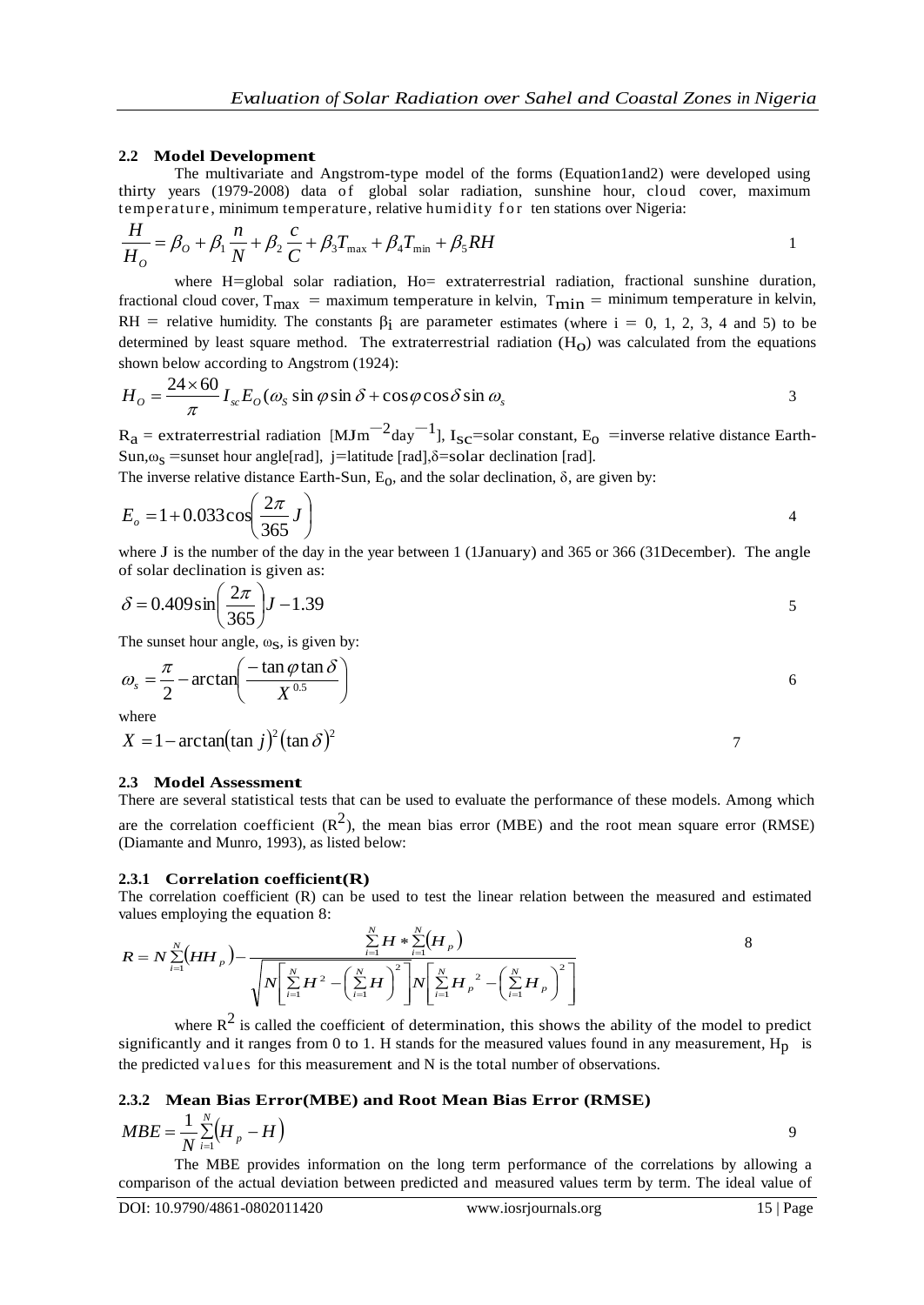MBE is zero (El-Sebaii etal, 2002). A positive value of MBE indicates overestimation and a negative value shows under-estimation of the developed models (AdeyemiandOjo,2004).

$$
RMSE = \sqrt{\frac{1}{N} \sum_{i=1}^{N} (H_p - H)}
$$

RMSE provides information on the short term performance of a model. The value of RMSE is always positive, represented as zero in an ideal case. The RMSE is significant when its value is less than the alpha confidence level in which the model is developed (Adeyemi and Ojo, 2004). These tests are mainly employed for adjustment of solar radiation d a t a (Halouani and Ngguyen, 1993; Falayi etal., 1999).

#### **III. Results and Discussion**

From Table1 shows the multivariate parameters estimates of the five meteorological variables (fractional sunshine duration, fractional cloud cover, maximum temperature, minimum temperature and relative humidity) used for the development of the models in the study location. It was observed that  $\beta_1$  which is the parameter estimates of fractional sunshine hour are all positive. This indicates that  $\beta_1$  has increasing trends with solar radiation i.e. as fractional sunshine duration increases, the solar radiation increases.

|         | <b>Model Parameter Estimates</b> |           |           |           | <b>Models'Testing Parameters</b> |           |       |       |             |           |
|---------|----------------------------------|-----------|-----------|-----------|----------------------------------|-----------|-------|-------|-------------|-----------|
| Station | $\mathrm{B}_\mathrm{O}$          | $\beta_1$ | $\beta_2$ | $\beta_3$ | $\beta_4$                        | $\beta_5$ | R     | R     | <b>RMSE</b> | p-value   |
| Mai     | 0.239                            | 2.665     | $-0.012$  | $-0.011$  | 0.011                            | -0.001    | 0.901 | 0.812 | 0.018       | 0.000     |
| Kan     | 0.168                            | 2.665     | $-0.015$  | 0.014     | 0.014                            | $-0.001$  | 0.905 | 0.820 | 0.019       | $0.000\,$ |
| Yel     | 0.138                            | 2.428     | $-0.019$  | 0.009     | $-0.009$                         | $-0.002$  | 0.907 | 0.824 | 0.023       | $0.000\,$ |
| Bau     | 0.320                            | 2.517     | $-0.018$  | 0.011     | 0.011                            | $-0.001$  | 0.904 | 0.819 | 0.021       | 0.000     |
| Sok     | $-0.367$ 3.101                   |           | $-0.016$  | 0.011     | 0.009                            | $-0.001$  | 0.882 | 0.778 | 0.019       | 0.000     |
| Enu     | -1.989 1.770                     |           | $-0.020$  | 0.029     | $-0.021$                         | $-0.003$  | 0.942 | 0.889 | 0.022       | 0.000     |
| Iki     | -1.546 1.783                     |           | $-0.043$  | 0.077     | $-0.069$                         | $-0.008$  | 0.860 | 0.741 | 0.030       | 0.000     |
| Akr     | $-2.025$ 2.311                   |           | $-0.037$  | 0.033     | $-0.025$                         | $-0.002$  | 0.933 | 0.872 | 0.023       | 0.000     |
| Uvo     | $-1.615$ 1.643                   |           | $-0.034$  | 0.068     | $-0.061$                         | $-0.006$  | 0.930 | 0.865 | 0.023       | $0.000\,$ |
| P.H     | -1.560 1.715                     |           | $-0.027$  | 0.058     | -0.049                           | $-0.011$  | 0.922 | 0.851 | 0.023       | 0.000     |

Table1: shows the multivariate parameters estimates for investigated stations

β2, the parameter estimates of cloud cover are all negative which means that the cloud cover decreases asthe clearness index (ratio of global solar radiation to extraterrestrial radiation) increases. In this situation, the sky is cloudy and hence there is a reduction in solar radiation.  $\beta_3$  signifies the parameter estimates of maximum temperature and it was observed from the table that they were all positive except for Maiduguri. The temperature in Maiduguri does not depend on the solar radiation. The parameter estimates o f minimum t emperature  $\beta_4$  are both positive and negative in study stations. These indicate that solar radiation decreases with minimum temperature in all the Coastal stations investigated and Yelwa, a Sahel station also has a negative trend. There were increasing trends in other Sahel stations because their estimates are positive. Relative humidity and clearness index are inversely proportional with each other. i.e. relative humidity reduces as the clearness index increases. The p-value of the combination of all the parameters estimates has zero value which confirms the significance of all the parameter estimates for the prediction of solar radiation. The correlation coefficients $(R)$  from Table 1 have indicated that the five meteorological variables and solar radiation have more than 80 percent linear relations, so the parameters can estimate the clearness index significantly. The coefficient of determination shows the variations of the parameter estimates and their over 70 percent ability to predict solar radiation at 95 percent alpha confidence level ( $\alpha$ =0.05). It was also observed that all the values of RMSE are less than 0.05 alpha levels which also confirm the suitability of the parameter estimates for solar radiation prediction. Comparing Table1 and Table 2, i t was observed that the combination of the five meteorological parameter estimates gives good fit models than one variable using the properties their parameter estimates. From table3, it was observed that the Multivariate model has over 70 percent coefficient of determination when it was used to predict solar radiation data for 2009-2011. It was also observed that the values of MBE were all positive and very low which confirmed that the model slightly overestimated solar radiation in all the stations investigated. Comparing the modelled values statistically from the Table 3, it can be concluded that Multivariate model performs favourably well more than the Angstrom model for the prediction of solar radiation.

Figures 1-5 show the variations of the observed solar radiation with the predicted values from the two models. It was observed from the figures that there were prominent cases of underestimation of solar radiation from Angstrom-type model compared to that of multivariate model. Although they have a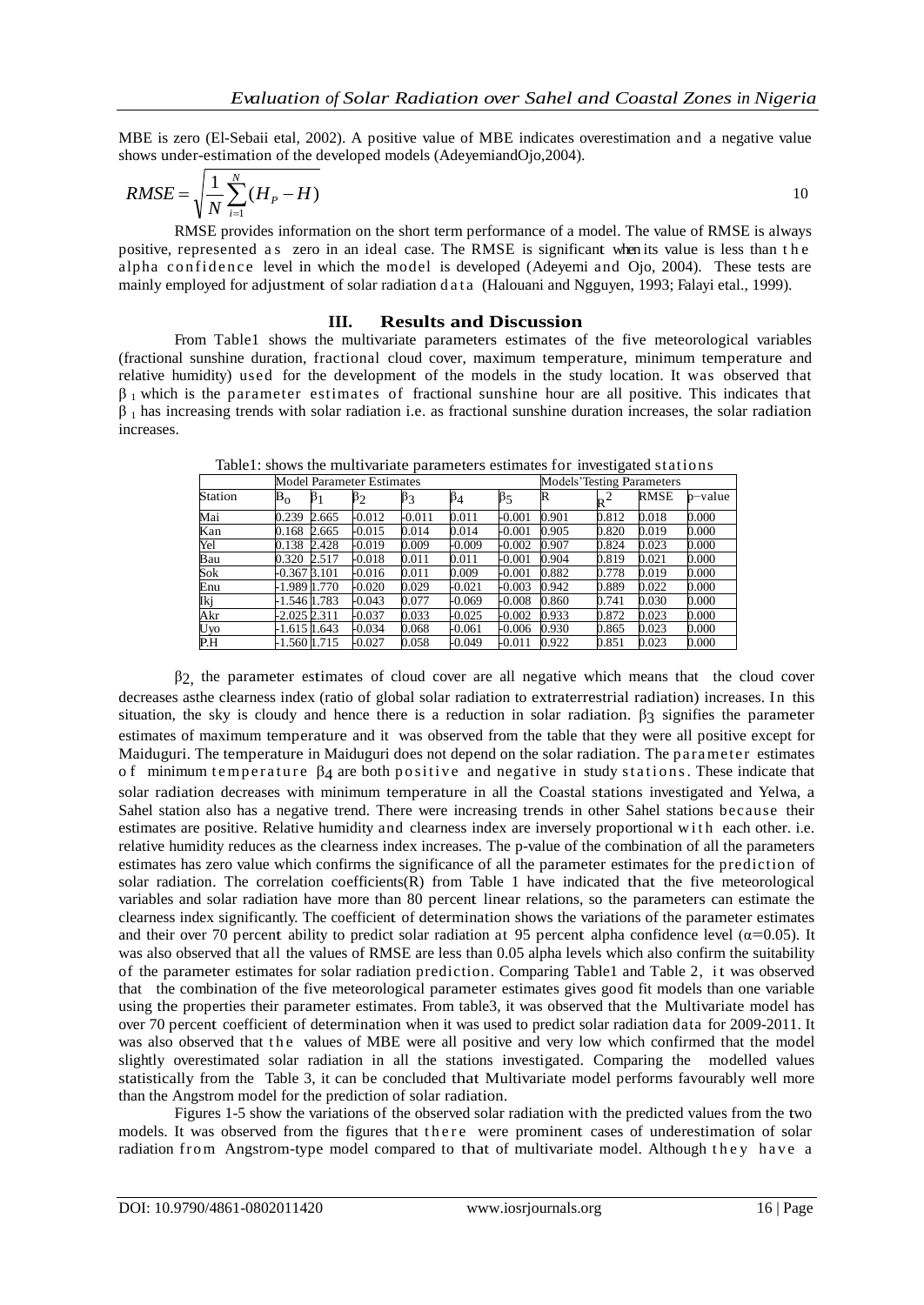similar trend, yet multivariate modelled data monitored the observed data. The observable variability may due to climate conditions of study locations.

|                |             | ParameterEstimates | <b>Testing Parameters</b> |       |             |  |
|----------------|-------------|--------------------|---------------------------|-------|-------------|--|
| <b>Station</b> | $\beta_{o}$ | $\beta_1$          | $\mathbf R$               | $R^2$ | <b>RMSE</b> |  |
| Maiduguri      | $-0.122$    | 4.709              | 0.676                     | 0.458 | 0.031       |  |
| Kano           | $-0.158$    | 5.118              | 0.674                     | 0.455 | 0.034       |  |
| Yelwa          | $-0.993$    | 4.299              | 0.711                     | 0.506 | 0.039       |  |
| Bauchi         | $-0.121$    | 4.610              | 0.694                     | 0.481 | 0.036       |  |
| Sokoto         | $-0.192$    | 5.633              | 0.625                     | 0.391 | 0.032       |  |
| Enugu          | $-0.052$    | 3.295              | 0.752                     | 0.566 | 0.043       |  |
| Ikeja          | $-0.027$    | 2.924              | 0.681                     | 0.465 | 0.043       |  |
| Akure          | $-0.106$    | 4.069              | 0.767                     | 0.588 | 0.042       |  |
| Uyo            | $-0.044$    | 2.930              | 0.803                     | 0.645 | 0.037       |  |
| P.H            | $-0.034$    | 2.813              | 0.782                     | 0.612 | 0.038       |  |

Table 2: shows the parameter estimates for Angstrom-Prescott model for the investigated stations.

Table 3:shows the properties of predicted values of multivariate model and the Angstrom for the investigated stations

|               |       | MultivariateModel |        |               | Angstrom-Type Model |             |  |  |
|---------------|-------|-------------------|--------|---------------|---------------------|-------------|--|--|
| Station       | ◠     | <b>MBE</b>        | RMSE   | $\gamma$<br>R | <b>MBE</b>          | <b>RMSE</b> |  |  |
| Maiduguri     | 0.813 | 0.0024            | 0.0166 | 0.416         | $-5.9794$           | 0.0294      |  |  |
| Kano          | 0.824 | 0.0012            | 0.0188 | 0.472         | $-0.0016$           | 0.0325      |  |  |
| Yelwa         | 0.806 | 0.0017            | 0.0226 | 0.473         | $-0.0023$           | 0.0373      |  |  |
| Bauchi        | 0.811 | 5.6145            | 0.0206 | 0.470         | $-0.0014$           | 0.0345      |  |  |
| Sokoto        | 0.771 | 0.0024            | 0.0195 | 0.044         | -3.2139             | 0.0304      |  |  |
| Enugu         | 0.890 | 0.0030            | 0.0222 | 0.603         | $-0.0020$           | 0.0422      |  |  |
| Ikeja         | 0.744 | 4.1317            | 0.0291 | 0.517         | $-0.0039$           | 0.040       |  |  |
| Akure         | 0.842 | 2.5175            | 0.024  | 0.580         | $-0.0035$           | 0.0390      |  |  |
| Uyo           | 0.667 | 0.0037            | 0.0359 | 0.667         | 0.0013              | 0.0359      |  |  |
| Port-Harcourt | 0.836 | 0.0023            | 0.025  | 0.658         | 8.3938              | 0.0357      |  |  |





Figure 1: shows the variation of the measured solar radiation with the predicted solar radiation Maiduguri and Kano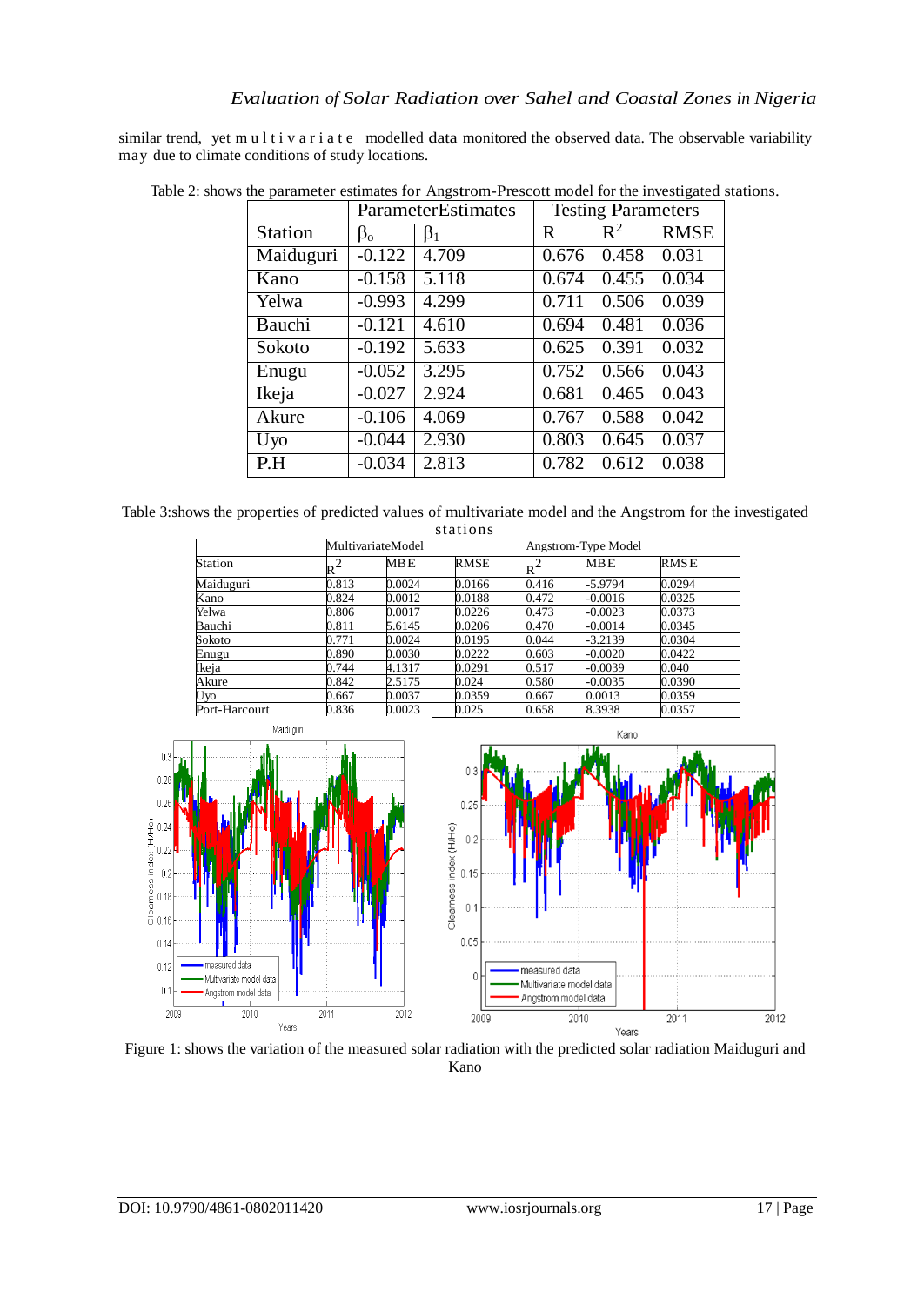

Figure 2: shows the variation of the measured solar radiation with the predicted solar radiation over Sokoto and Yelwa.



Figure 3: shows the variation of the measured solar radiation with the predicted solar radiation over Bauchi and Enugu.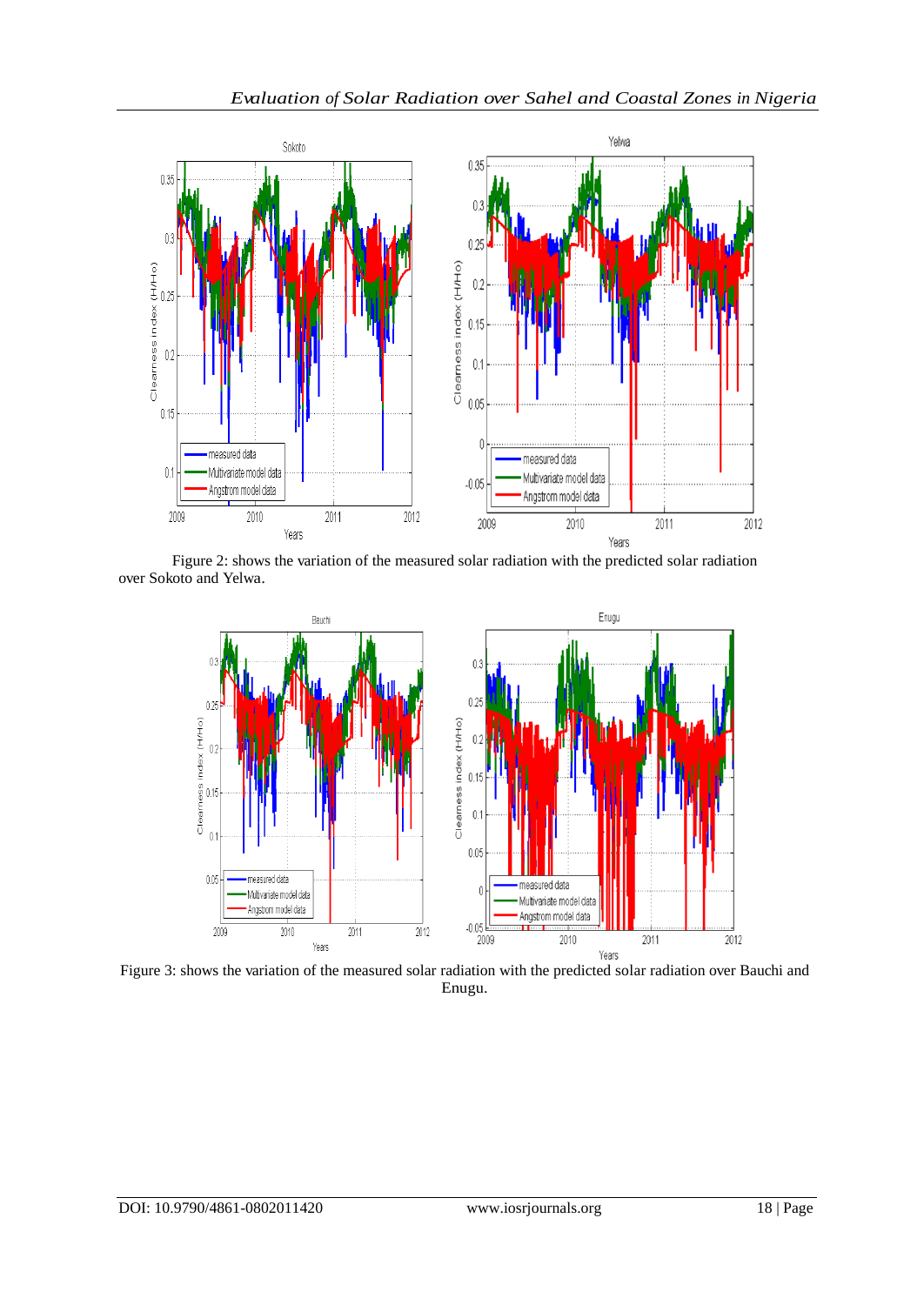

Figure 4: shows the variation of the measured solar radiation with the predicted solar radiation over Akure and Ikeja.



Figure 5: shows the variation of the measured solar radiation with the predicted solar radiation over Uyo and Port-Harcourt

## **IV. Conclusion**

Solar radiation d a t a for 2009-2011 in the ten cities of Nigeria have been predicted using Multivariate and Angstrom-type models. The models were developed using thirty years of five meteorological variables. The analyses have shown that Multivariate models have over 70 percent efficiency ability to predict solar radiation in all the study locations while Angstrom-type model has over 40 percent. This has confirmed that Multivariate model can significantly be used to predict solar radiation more than Angstrom-type model. Finally, research work is still on-going to extend to other stations in savannah zones of Nigeria.